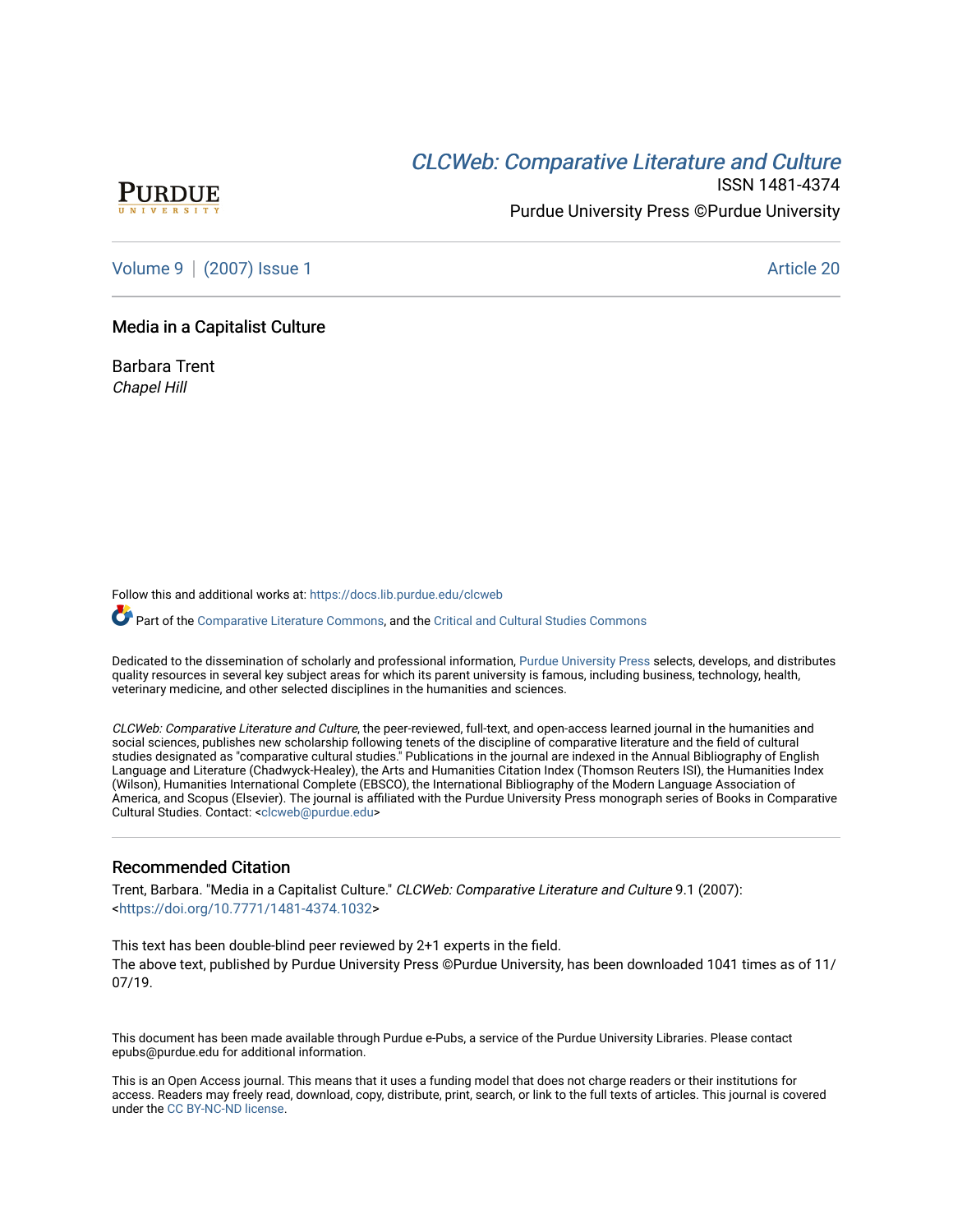# **PURDUE**

UNIVERSITY PRESS <http://www.thepress.purdue.edu>

## CLCWeb: Comparative Literature and Culture

ISSN 1481-4374 <http://docs.lib.purdue.edu/clcweb> Purdue University Press ©Purdue University

CLCWeb: Comparative Literature and Culture, the peer-reviewed, full-text, and open-access learned journal in the humanities and social sciences, publishes new scholarship following tenets of the discipline of comparative literature and the field of cultural studies designated as "comparative cultural studies." In addition to the publication of articles, the journal publishes review articles of scholarly books and publishes research material in its Library Series. Publications in the journal are indexed in the Annual Bibliography of English Language and Literature (Chadwyck-Healey), the Arts and Humanities Citation Index (Thomson Reuters ISI), the Humanities Index (Wilson), Humanities International Complete (EBSCO), the International Bibliography of the Modern Language Association of America, and Scopus (Elsevier). The journal is affiliated with the Purdue University Press monograph series of Books in Comparative Cultural Studies. Contact: <clcweb@purdue.edu>

#### Volume 9 Issue 1 (March 2007) Article 20 Barbara Trent, "Media in a Capitalist Culture" <http://docs.lib.purdue.edu/clcweb/vol9/iss1/20>

Contents of CLCWeb: Comparative Literature and Culture 9.1 (2007) Thematic Issue Representing Humanity in an Age of Terror Edited by Sophia A. McClennen and Henry James Morello <http://docs.lib.purdue.edu/clcweb/vol9/iss1/>

Abstract: In her article, "Media in a Capitalist Culture," Barbara Trent looks at the negative effects that capitalism has on the media and how those effects may be overcome. Trent intertwines personal experience with socio-historical context to give the reader a genuine feel for political filmmaking in a Hollywood dominated world. She describes how her Academy Award winning film The Panama Deception was removed from a Cineplex, even after out-grossing all of the other films there, because Warner Brothers wanted the screen. After an examination of the impact a dominant Hollywood has on local culture around the world, Trent offers three case studies based on three of her documentaries, Destination Nicaragua, Coverup: Behind the Iran Contra Affair, and The Panama Deception as a prescription, or a road map, for negotiating the pitfalls of capitalist culture. Her personal experience as an Academy Award winning director who has faced enormous difficulty working outside major media circuits offers a unique perspective on how the mass media resists alternative views of society.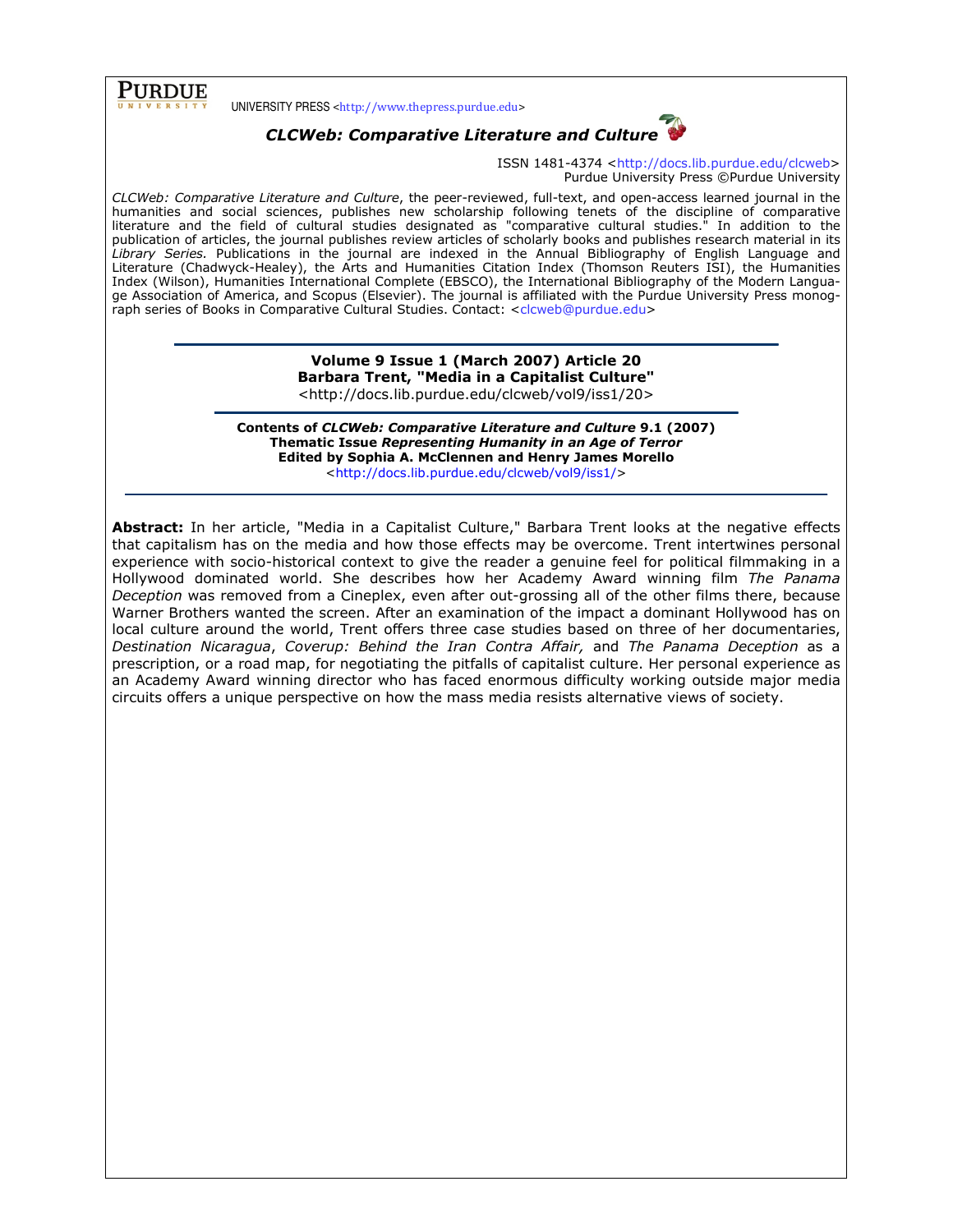#### Barbara TRENT

## Media in a Capitalist Culture

I have spent most of the past fourteen years using video and film as a means of community organizing and as a tool for social change. Prior to that, in the mid-sixties, I worked as an activist and a community organizer. In the late 1970s, I was an expert, Senior Training Specialist for the Action Agency, which oversaw the Peace Corps and VISTA (Volunteers in Service to America). In earlier times, I did my work while only receiving money as a welfare mother. One way or another, I have always managed to do what I thought was important and still stay alive. In 1982, I was on a trip across the country as part of an organizing effort marking the Second UN Special Session on Disarmament. I was a member of a group of people leaving from California in a kind of touring demonstration. We stopped at all the nuclear facilities (test sites, research laboratories, enrichment sites, mining and manufacturing sites) on the way to New York City. Academy Award-winning filmmaker Haskell Wexler traveled with us to make a film about our activities. This experience made me realize the potential that film has for activism, and I decided to become involved in it myself.

 I had spent many years going into towns of five hundred or a thousand people—as well as cities like Detroit and Chicago -- bringing stories from one to the next of how one community group beat redlining in Duluth, Minnesota, or how someone won another issue in another place, so that tactics could be shared and repeated. The idea that film and video could take these stories of hopeful and positive experiences to those with similar struggles was a very inspiring concept. After a decade in the business, I am definitely worn out by the process, but I am still inspired by the impact we have had. In 1984, Davis Kasper and I founded The Empowerment Project, a media resource center that serves hundreds of independent video producers and filmmakers each year. We occasionally make videos and films ourselves; we have made three films on global issues that have received international releases. The last one, The Panama Deception, won the Academy Award for Best Feature Documentary of 1992. We have had much more success in bringing this story to people in countries around the world as a result of winning this award. The experience of traveling with the film worldwide has, however, been an eye-opening one. I have gone to festivals in Argentina, Panama, Mexico, Cuba, Canada, and in Europe, where I always see the names of major U.S. films splashed across billboards and subway stations. Having lived in Los Angeles, where I had been accustomed to seeing all of these advertising images, I found it odd to walk through the streets of Argentina and see the same image for a film placed with a different language. I began to get a firsthand look at the dominance that this type of international monopoly of the media, centered in the United States and generated in Hollywood, has had over other countries.

 The impact that Hollywood has on filmmakers in the countries where I have traveled is really quite amazing. For instance, the highest award-winning filmmakers in Mexico, those who have won awards in Mexico that are similar or identical to the Academy Awards in the United States, cannot find theaters in Mexico to release their films. Even though they are the top filmmakers in the country—and their films, in Spanish, do not require subtitles -- they cannot find theaters. It is much too profitable for the theaters to continue to take films from Hollywood. This fact has a grave impact on independent filmmaking. If people are not able to distribute their films, eventually they are not able to make their films. This has been, to a great degree, what has happened already in Latin America. Directors in these countries are still making excellent films, but they are certainly not able to produce anything near what they are capable of because of the financial dominance that the Hollywood industry has over their countries. Even though we might try to fight that same influence in the United States by attempting to release an independent film, it is a nightmarish experience. Theaters and video stores in this country are the only places where you can still release independent and uncensored media products. Television is just much more monopolized and content-controlled. To really saturate the country with any new information is almost impossible, unless you own a network or a national cable network. Just as private theaters and independently run video stores are the only places where you can find pornography, they are the only places where you can find alternative political positions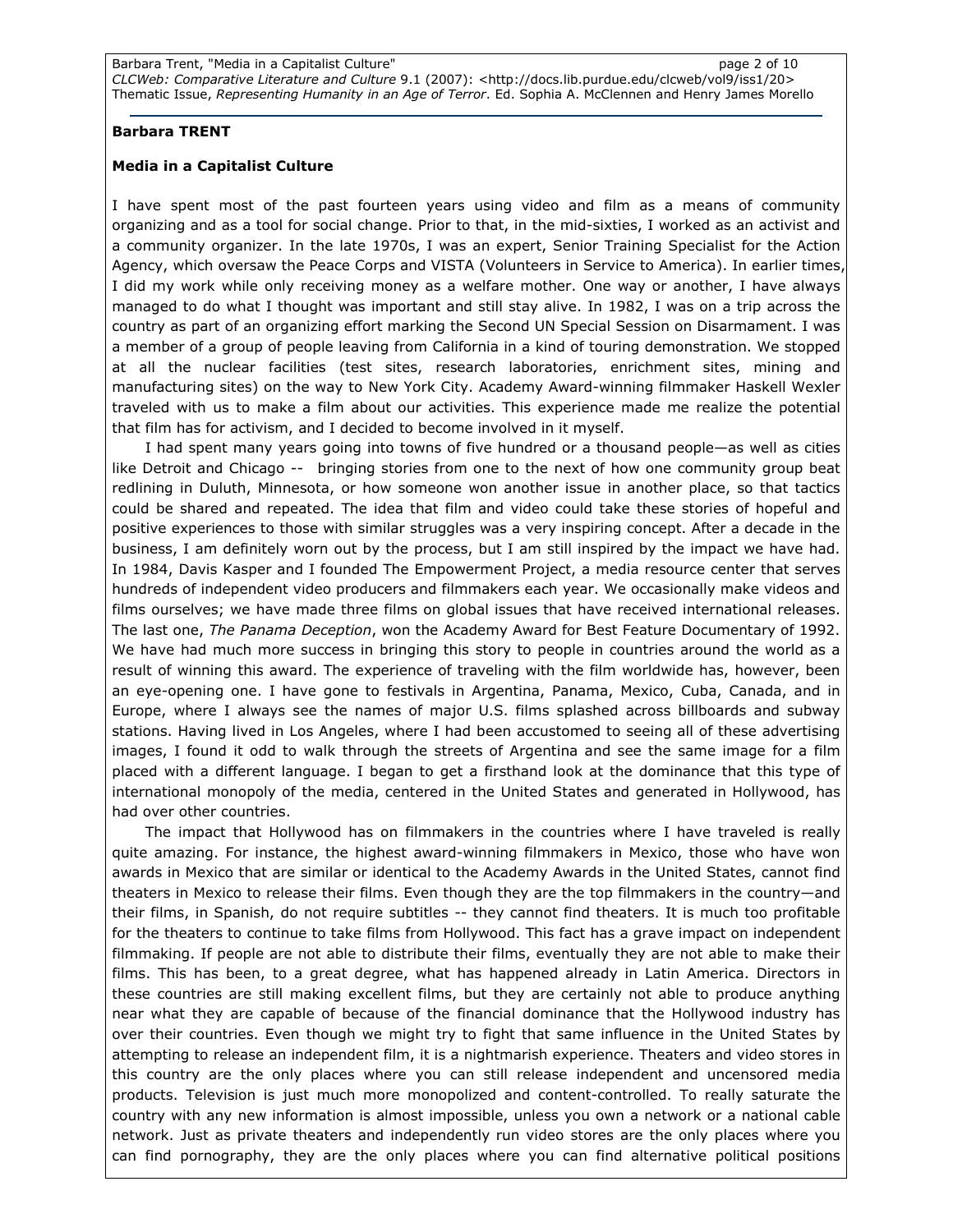because they are, as yet, not fully censored.

 In the United States, the relationship between theater chains and Hollywood studios is closer than many people might think. For example, at one point, The Panama Deception ran in a theater multiplex on one of seven screens. Our film brought in more money than any of the other films running there: Whoopi Goldberg's Sister Act, 1492, and other big-budget Hollywood films. And yet, at the end of what we thought was an open run, where the theater continues to show the film as long as the grosses are good, Warner Brothers or another studio called the theater and said, "We need a screen," and our movie was the one that got bounced because it was an independent film. We may not make another film for several years, but Warner Brothers is going to have another ready in two weeks, and another after that. When you read in the local paper "Coming to theaters soon," you can believe it, no matter what it has to shove out, and no matter how lucrative the film it is replacing. For me, these pressures, which must be honored by the theaters, destroy not only our ability in the United States really to coordinate a film's release in any significant way, but inhibit as well independent filmmakers similar to us around the world. The issue is one of censorship. I always tell audiences that the United States does have perhaps the freest press in the world, but it is free to the highest bidder and we know who those bidders are. For example, David Jones, the former chair of the Joint Chiefs of Staff, and William Smith, the ex-U.S. Attorney General, sit on the board of General Electric, which owns NBC. Meanwhile, Henry Kissinger and the former secretary of defense, Harold Brown, help run CBS. The issue for me is not a free press, but, instead, an independent and courageous one. We need such media outlets, and our lack of them is one of the most serious threats to our attempt to have a participatory democracy. To look at how our democracy works in its present forms, I use The Panama Deception and other of our Empowerment Project films as an example.

 In 1988 Panama had an election. In advance of the election, Panamanians were getting the news on a daily basis from the United States through the Southern Command. The U.S. military's largest aggregation of weapons and personnel outside of the continental United States, the Southern Command operates a television broadcast station in Panama. U.S. news shows, such as Nightline, and other U.S. programming are beamed over this network. For two years, the Panamanians had been hearing on these broadcasts how evil their present government was and how devastated their country had become. As the election drew near in 1988, the problem, as reported by the U.S. media, was that people should expect widespread violence and fraud in the election. Partly as a result of constantly hearing U.S. misinformation from what is supposedly the freest press in the world, the people who tabulated the votes at the end of the election day did not take them to the election commission. Instead, they were told to take them to a Catholic church because there was the threat of widespread fraud and violence, and that if pollsters tried to take the ballots to the commission itself they would be stolen by Noriega's thugs. Not all of this was false. Ultimately, what happened was that people reacted to the rumors and 20 percent of the tabulations of the votes went out of the legal chain of command. The national assembly then called the election invalid, and as a result of that and other U.S. interference, the Organization of American States refused to recognize the election. At this point, Noriega was appointed indefinitely as a kind of Supreme Leader, a state of emergency was declared, and new elections were intended to be held. People actually broke the law, in part, on the basis of rumors that were begun by a U.S. news organization.

 One day, you turn on the television set, as we did, and George Bush announces that he has sent 26,000 troops to arrest one person in Panama. You know that something must be terribly wrong: either we have the most incompetent military in the world, which is not the case, or there is really another agenda at work. We attempted to explore the latter. We decided that we wanted both to do research and tape interviews in Panama and in the States to see if we could discover what the real agenda was. For starters, our names were left out of the press pool. Independent producers are rarely allowed the privilege of being set down in the middle of a war, and even the representatives of the major media who did go were held for a day and a half on U.S. military bases before being allowed to see for themselves what was happening. Yet, this was only the beginning of the censorship we were to encounter. We did not make it to Panamanian ground when the invasion began, but we still wanted to produce the film. Our problem was raising the necessary money. The film cost us \$300,000, and it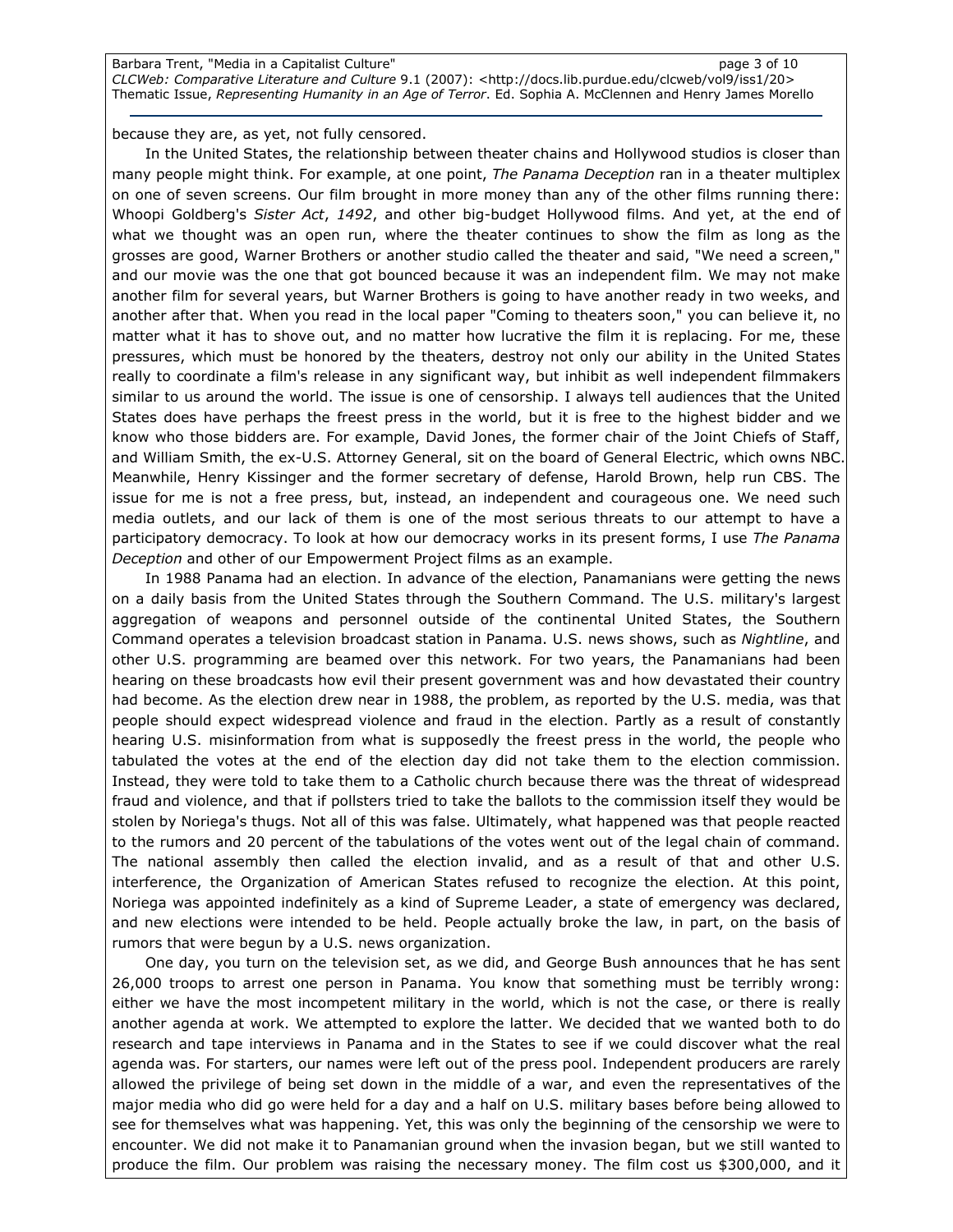#### Barbara Trent, "Media in a Capitalist Culture" and page 4 of 10 CLCWeb: Comparative Literature and Culture 9.1 (2007): <http://docs.lib.purdue.edu/clcweb/vol9/iss1/20> Thematic Issue, Representing Humanity in an Age of Terror. Ed. Sophia A. McClennen and Henry James Morello

took two years to make. It cost us more than it should, although \$300,000 is considered inexpensive for a documentary of this length. We began to try to raise funds within days of the invasion. It is difficult to raise funds in the United States because a large majority of the progressive foundations and grassroots donors find a lot of other equally important issues to subsidize, issues that do not put them into a position to expose the U.S. government directly. Rhino, a video label in the United States, gave us our first major funding, a \$40,000 advance. The largest amount, \$75,000, came from Channel Four in the United Kingdom. I think our next film will have advance money from probably three or four countries as well -- countries who have bought our films in the past and have some confidence in our track record. Still, we did receive a small amount of domestic money: \$20,000 from the J. Roderick McArthur Foundation, \$10,000 apiece from the National Council of Churches and from the Grateful Dead through the Rex Foundation, \$3,000 from the Veteran's Foundation, and so on. We have never received funding for our films from larger foundations such as the National Endowment for the Arts (NEA), although the NEA is in our credits because we received \$15,000 from the American Film Institute, which participates in re-granting NEA money. The NEA has turned us down for every film, as has the State Arts Council, state and national humanities councils, all possible government options, the Corporation for Public Broadcasting (CPB), public television, and all U.S. television stations that we have ever approached individually. Fundraising is an enormous obstacle for a film that effectively challenges the public's preconceived image of reality. Nonetheless, we gathered enough money to go ahead with the film. We have our own editing equipment, but we had to rent a camera. We knew that we had to have an insurance certificate to rent a camera from a commercial rental house, so we borrowed one from a friend. For our first film, Destination Nicaragua, there was no insurance company in the United States that would give us insurance for a Betacam to take to the war zone. The insurance policy had to be bid out on the floor of Lloyd's of London. National television networks have cameras; if they lose one they buy another. They are free to take a camera almost anywhere. Because of this freedom, it is always their images and perceptions we see in the mainstream media. What I am trying to demonstrate is that for people who make controversial films, there are many tedious economic obstacles that add up and that prevent independent films from getting made.

 There is also the issue of people being threatened, especially those who act as sources for us in the countries where we shoot. These countries are ones in which the United States has "restored democracy," and they are the most dangerous places in which I have ever made films. We interviewed people whose faces we blacked out. We interviewed people with whom we met clandestinely in Panama and with whom we had to stay in touch up to the final day of editing to see whether or not we could or could not include their footage. People were often in the process of going back underground because the U.S.-installed government of Panama was after them: a warrant had gone out for them. Then, things would cool off and people would be above ground for a while. These people's words and opinions could endanger them, and we always respected their fears. People with whom we worked directly usually paid the highest price, and this fact is a very difficult one for us. The truth is that when we come into a country, we are going to be able to leave that country, whereas the people who help us, who stay behind because they live there, continue to be in danger. There is always the issue of responsibility. Before the film was completed, our cameraman died, as did our primary researcher. The partner of our production coordinator in Panama died the last day of the shoot. Chu Chu Martinez, one of the wisest and most respected leaders in Panama and with whom we worked, died during the postproduction period. Unfortunately, when people died while performing certain tasks for us, aside from sorrow, it caused us great concern in other ways as well. But we have never had the luxury emotionally, financially, or logistically -- to stop our work to investigate thoroughly these deaths. We did not have the money in the bank to go to Panama with a forensic doctor and an investigator to do the research to find the evidence to prove that a murder had taken place -- if in fact it had. Even if we had the time and money to do the investigation, we did not know if we could come up with the physical evidence. And if we could find the evidence and could prove it, we did not know that anyone would really care. There were already plenty of deaths during the invasion that seemed to arouse little concern. A few more would hardly be front-page news. Each time someone died we made the decision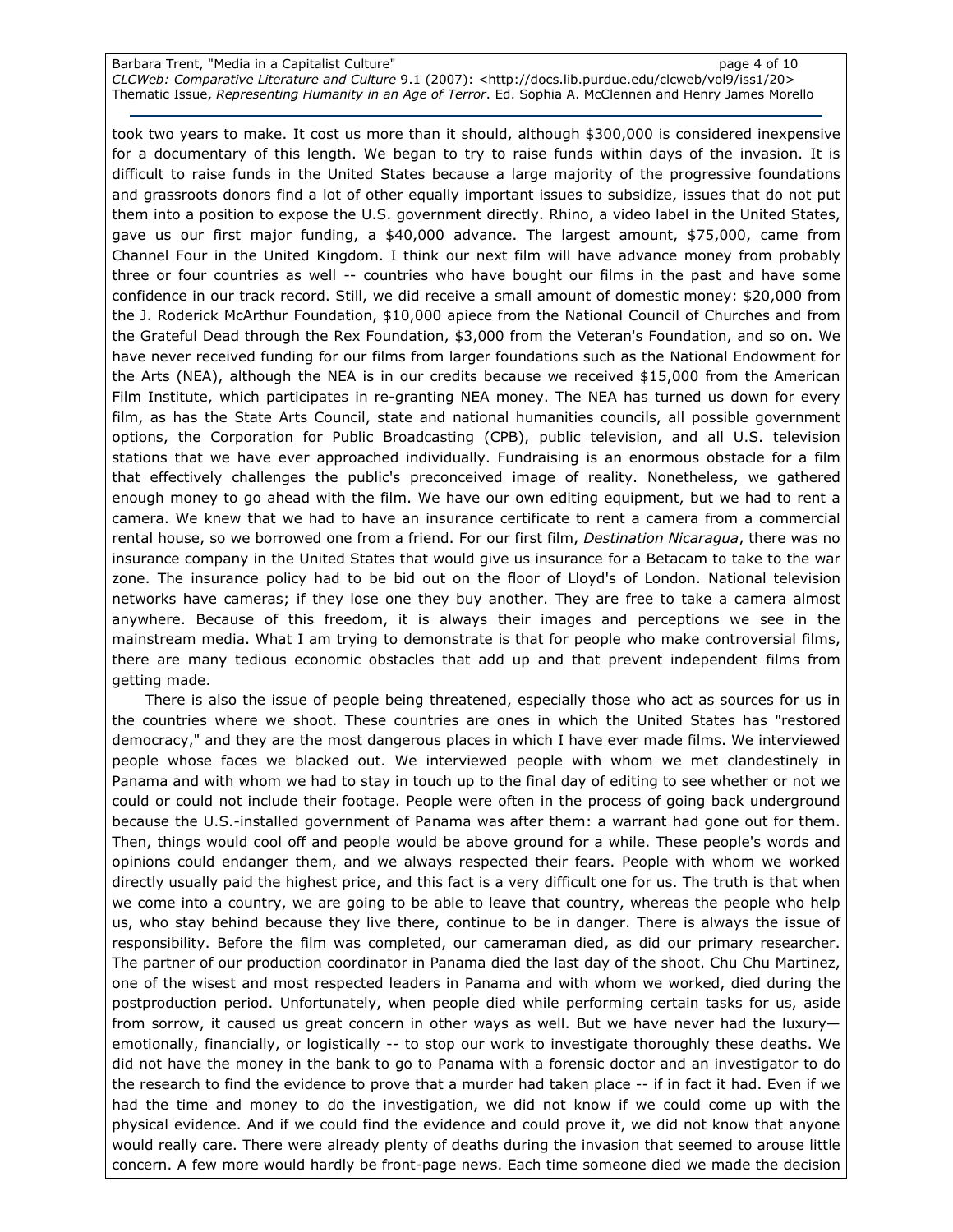#### Barbara Trent, "Media in a Capitalist Culture" and page 6 of 10 CLCWeb: Comparative Literature and Culture 9.1 (2007): <http://docs.lib.purdue.edu/clcweb/vol9/iss1/20> Thematic Issue, Representing Humanity in an Age of Terror. Ed. Sophia A. McClennen and Henry James Morello

to move forward with the film because it was the only task at which we believed we could succeed. I firmly believe, however, that each time we walked away, it took a chunk out of our sense of humanity. There was also a problem for us in Panama because some of the people working with us felt that our approach to Manuel Noriega was too critical. One of our advance researchers came from a politically active family—the perfect person to escort us around the country and set up interviews—but after the second day of shooting he became uncomfortable with the questions we were asking. He abruptly left the shoot. Nonetheless, our greatest source of help was from people who came out of the twenty-oneyear history of the Torrijos and Noriega era, even though these were sometimes the same people who were deeply concerned that we might do a big anti-Noriega piece, which of course the international press had already done. Threats to our safety in Panama were also a huge problem. These threats came primarily from two sources. One was the Southern Command, whose representatives regularly stopped us on the streets and would walk up to a uniformed Panamanian that I was interviewing, grab him by the shirt, pull him out of the frame, and say to him, "You don't want to be doing this interview." Second, we were threatened by the private guards of the president and vice presidents who had been installed by the U.S. government: Endara, Calderon, and Ford, respectively. Each man had up to a hundred escorts, non-regimental and not in uniform. The guards wore wide-bottomed pants to conceal guns in each of their low-cut boots, and they wore large shirts that hung out over their pants because they had guns tucked into their belts. They would panic, pull a gun out, and then put it away. These people were the most serious threat to us because they were undisciplined.

 The most painful part of filming in Panama, for me, was seeing the poorest of the people in Panama, who had suffered the most from the invasion. It took us six months from the day of the invasion to raise the money to get to Panama with our equipment. By the time we were there, people had been taken advantage of and had told their story many times. Yet, the U.S. press was still saying that the Panamanians were happy that we had invaded their country. U.S. News & World Report had a spurious piece on the refugee center that I later visited, where, as can be seen on the film, 2,650 people lived in an airplane hanger. U.S. News portrayed the rapid creation of the center as a marvelous job by the U.S. forces, reporting hardly a word about the suffering of the refugees. Because the Panamanians had lost faith in journalists, and because many of the people in the sovereignty movement were dead or underground, the people left on the streets were not well organized. Of all the Latin American countries that I have been to, none has adopted as colonized a mentality as Panama's. In Panama, people would come up to us with photos inside their coats and show us three or four that they had taken during the first three days of the invasion. They wanted a lot of money for them and they wanted it right then, on the spot, not the next day or at a later meeting. If we did not have the money and did not buy the photos, it was ok with them, they would find someone else to sell them to. All these people were able to hope for was that the \$35 or \$50 would buy their family security for another month. The idea of these pictures ever getting out into the world and making a difference to Panama was outside of most people's sensibilities, which was really difficult for me to understand. This situation was unlike anything I had experienced before in Central or South America. People were so poor in some areas that our equipment and everything we had with us were targets for theft. Paul Troughten, one of our volunteer assistants, was brutally mugged on the street and had to return to the United States because of his injuries only twenty-four hours after arriving in Panama. During the shoot, we always hid the footage after we shot it, and we took many other security precautions as well.

 Getting the footage back into the United States was yet another problem. As a rule, we split the video tapes among three or four people returning separately to the States. If someone was returning with a lot of footage at once, that person was given a letter from a congressman or congresswoman who had been supporting us; addressed to customs officials, the letter said, "If you want to stop this woman, you stop her, but don't separate her from her footage. Call my office, and I'll have one of my assistants waiting for your call at such and such a time when her plane comes in." The letter was on official congressional stationery with an embossed seal. Without these kinds of safeguards, footage does not always make it into the country. While Haskell Wexler was doing his film Latino (1985) in Nicaragua in 1984, at the same time we were shooting Destination Nicaragua, he had film taken by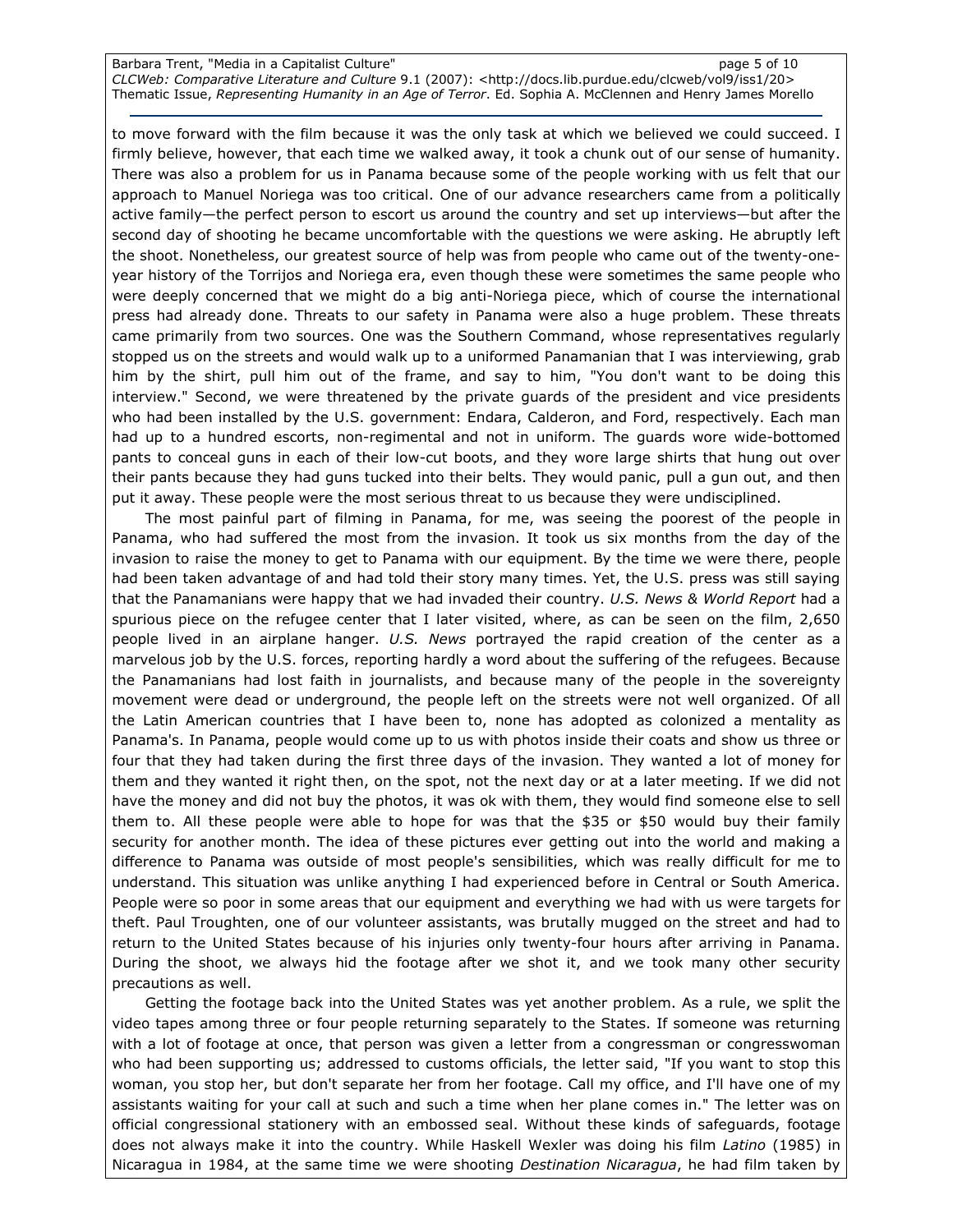customs that, when finally returned, was blank. Once we got the tape into the United States, we dubbed all of the footage and made VHS copies, like home videos, which we kept in our offices during postproduction. The original footage was stored in vaults in Hollywood postproduction houses that also store video for major television shows. Eventually, we brought all of the film together to do the on-line edit. This time is particularly vulnerable for us: we have spent a lot of other people's money, abandoned the rest of our daily lives for this project, and the culmination of these risks and sacrifices hinges on the irreplaceable footage we have acquired. At this point, we take turns sleeping with and guarding the footage twenty-four hours a day, remaining in the office, sometimes for several months, to make our project less convenient for sabotage.

 After coming back to the United States, having shot what we had, there were still documents that we needed. We were fortunate to have established a strong working relationship with the Center for Defense Information and, particularly, with the National Security Archive, which has done a wonderful job pursuing Freedom of Information Act (FOIA) requests resulting in the release of thousands of previously classified materials. The Archive maintains a vast number of documents and exemplifies the cooperation that is essential to independent research and media. The Pentagon shot between 600 and 650 hours of footage during the invasion. Through the FOIA, the Pentagon has released only 50 hours. We pressed for access to the rest, and we were denied these requests on the basis that it would endanger national security. When we continued to press them until the final days of the edit, almost two years later, their response was that the footage had been of no particular value and had been recorded over. But I do not believe that this is true. The invasion of Panama was the first time a number of weapons systems were tested out in the "arena" (as the Pentagon likes to call the battlefield, in their sportsmanlike language of war), and we know that arms builders and the Pentagon rely on that footage to analyze the performance of new weapons. Even Congress has been unable to see the footage. In many ways, we do not know what happened in Panama, and what our film does as much as anything is to open up a lot of questions; we present evidence, but still leave some questions unanswered. Our next challenge was getting the simplest kind of additional footage from the major networks. We figured that to make this film we had to bring people up to speed on the history between the United States and Panama, so we included footage of President Carter signing the Carter-Torrijos Treaty, the death of Torrijos, the rise of Noriega, and the Iran-Contra scandal. The footage, from ABC and Vis News, costs \$150 per second. NBC is much cheaper, so we did most of our work with them, but it still cost \$45 per second. This meant tens of thousands of dollars we had to raise for the most common, innocuous historical footage. Footage that is over twenty or thirty years old we can get from the National Archives for free, but anything else is still under copyright.

 When the networks make a film, they buy footage from each other. At the end of the year, when they add up how much they owe, the totals cancel each other out and nobody owes anybody anything. But an independent must come up with the real cash. This is another important economic factor that limits our ability to make politically challenging films. Some of the best footage our research identified clearly demonstrated how the news media manipulated the public to accept, anticipate, and support the invasion of Panama (a technique that reached new heights preceding and during the Persian Gulf war). We have clips in our film of Dan Rather during the evening news juxtaposed with footage illuminating the reality of events in Washington and Panama. The process that one must go through to obtain clips of network "talent" (as they call their news people) was difficult in itself. You must submit your script for their approval, and, if you receive it, their price is still astronomically high because it includes their "talent." According to copyright law, however, you can use copyrighted material from the media without permission and without payment if you are using it to critique the media itself. In other words, you cannot use the piece of footage to tell the story, but you can use the footage to critique the way they told the story. So it is perfectly legal for you to have the footage in the film and to claim "fair use." The problem comes in getting the networks to release the footage; they are not required to do so. This catch-22 makes it difficult to critique television news in this country by using their footage. We were able to acquire footage through several lucky breaks that I am not at liberty to discuss; our standard explanation is that three of our producers have parents who have been recording the news for the last thirty years. Eventually our work came down to doing the final on-line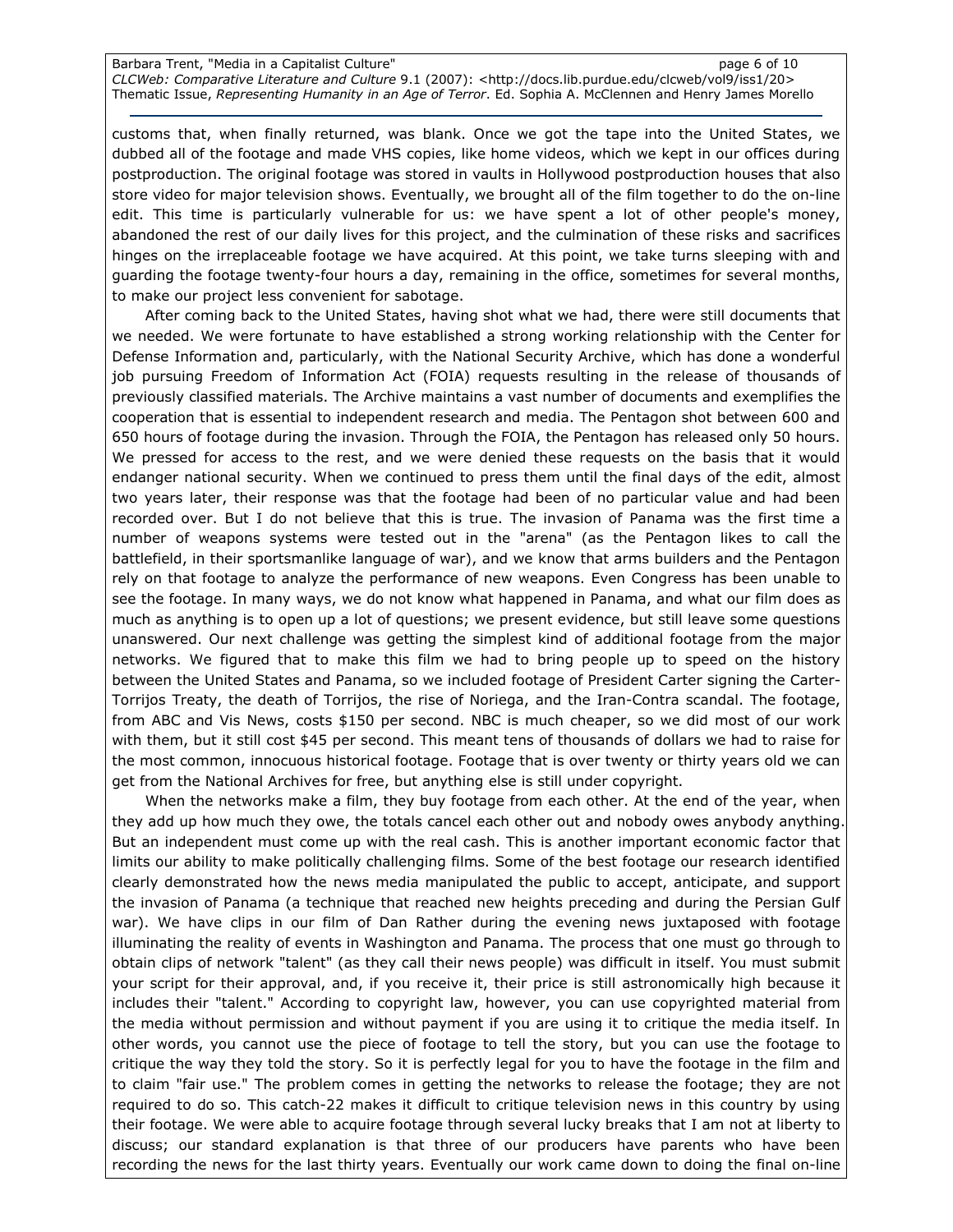#### Barbara Trent, "Media in a Capitalist Culture" and page 7 of 10 CLCWeb: Comparative Literature and Culture 9.1 (2007): <http://docs.lib.purdue.edu/clcweb/vol9/iss1/20> Thematic Issue, Representing Humanity in an Age of Terror. Ed. Sophia A. McClennen and Henry James Morello

edit that meets broadcast standards. We could actually do most of this editing in our own facility, but there were certain things that we could not do at that time, certain technology that we simply did not have. We were able to find large edit houses that made generous donations that, interestingly enough, sometimes ended up costing us more money. The sound studio was donated by George Lucas's Skywalker Sound, but the sound equipment there was a 32-track system. Their specifications for our source materials were very detailed, so preparing our materials to take advantage of this offer cost us far more than we had anticipated. Likewise, some of the people who offered to prepare materials for free in order to develop their own skills on very sophisticated equipment made errors that caused us to lose entire days already slated for us at Skywalker. In the end, Skywalker Sound ran short on the time they could continue to donate as major paying clients came under time-line crunches of their own. Ultimately, our final sound mix was more rushed than was advisable. We may have made some errors in accepting some of these contributions; I think we got in over our heads. But the smaller 24 track studios often are not in a financial position to donate time.

 For the first six months during the release of the film, although I traveled with it from city to city, I was never able to watch it. You never see a film from start to finish when you are working on it. You just work on pieces of it a little at a time. I did not sit through the whole thing for close to a year because I would leave in tears. I would watch a section, and I would not be able to stand it because I know that there was a whole soundtrack that never got mixed in because we ran out of time and money. There were also images that we had intended to change but had to leave as they were. After spending two years of our lives making a film, and having gone through everything we endured, we would like to think the film would be what we had planned it to be, so it is a little painful at first to accept the imperfections. When we finally finished The Panama Deception and it won an Academy Award, we went to potential television buyers in Europe and around the world. Constantly we heard, "We already did Panama." Why? Because PBS's Frontline did a piece called "War and Piece in Panama" and there were numerable McNeil/Lehrer Reports on the topic. None of these reports discussed the four reasons given by the Bush administration for the invasion. The shows never really touched any of the important information about the media and the U.S. government's purposeful manipulation of public opinion, both within the United States and internationally. But how many television hours is Germany or France supposed to spend on a small war in which they were not even involved? The fact that the networks produce programming quickly and get it out into the marketplace first means that they can consume the only time allotted for the subject, thereby burying the real issues. In effect, this is damage control for the government. Frontline, for instance, uses a very good distributor for whom we have a great deal of respect, Charles Shurhoff Associates -- an aggressive and highly successful distributor throughout the world. Frontline, with the help of the duped taxpayers' contributions, creates a steady stream of programming on current affairs that is widely distributed. Their productions, in effect, censor the marketplace by always filling the available time slots with seemingly critical journalistic explorations of an issue before anyone else has the opportunity to complete and distribute anything really powerful, anything that probes the real heart of the matter, naming names and having the courage to place blame when necessary. Frontline appears to be controversial, but it often produces no more than an inoffensive whitewash of the issue, thereby posing no threat to PBS's corporate sponsors or the U.S. government, its primary sponsor. I see this as a real problem.

 In other countries, theatrical releases are less feasible than television broadcasts. We have sold our film to about twenty-five other countries for broadcast, and the selling usually involves going to a festival, showing the film, getting a lot of press, and creating a buzz about the film. A distributor comes forward after realizing that there is an audience for the film. You really have to go to each country and prove that the people are interested in the issues in the film, so that the gatekeepers, the people who are in control of the venues, can see that a broadcast is feasible. At this point, buyers get involved. Television in the United States is much more painful. None of our movies has been broadcast nationally by PBS. The real scandal is what PBS does at the national level, beginning with their POV series, a show thrown like a bone to the progressive community. To defend their decision not to show our film, they basically smeared it. How else can they defend not showing an Academy Award-winning documentary broadcast in twenty-five countries that has received fabulous reviews in all the major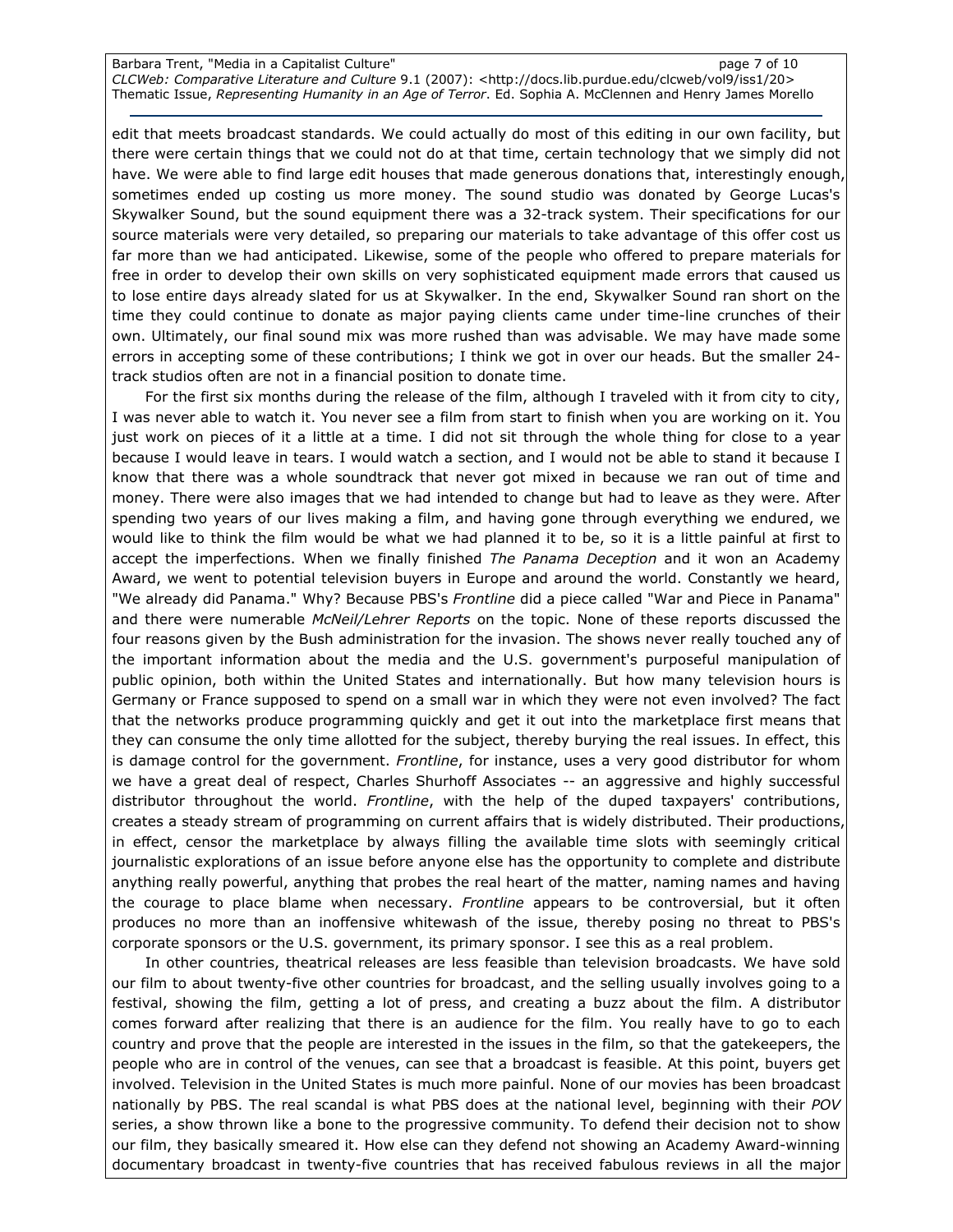Barbara Trent, "Media in a Capitalist Culture" and page 8 of 10 CLCWeb: Comparative Literature and Culture 9.1 (2007): <http://docs.lib.purdue.edu/clcweb/vol9/iss1/20> Thematic Issue, Representing Humanity in an Age of Terror. Ed. Sophia A. McClennen and Henry James Morello

papers in the country, and has been shown in a hundred cities and cinemas? I have a letter, from our buddy Jennifer Lawson, executive vice president of National Programming, PBS, which says, "The Panama Deception covers an important topic, but does not meet our standards for fairness. In our view, some of the assertions about the intent of U.S. policy and the conduct of U.S. troops are not adequately substantiated." The only people who were the primary leads for us, in terms of our assertion of U.S. foreign policy in Panama, were people like Maxwell Thurman, the four-star general who led the invasion. He was the first person (who obviously had not been debriefed) to say that the purpose of the invasion was to destroy the Panamanian defense forces (a purpose never state by the Bush administration). Pete Williams, a Pentagon spokesperson, backed up that assertion in an interview, saying that it was the "essence of the operation." We did not even put William's comments in because we felt they would be repetitious, that we would be hitting the public over the head. Perhaps we forgot that the public includes television programmers.

 What PBS means by dismissing some of the film's testimony in their statement "the conduct of U.S. troops [is] not adequately substantiated" is that poor, black, often non-English speaking victims on the ground cannot compare to Dan Rather in terms of knowing what really happened in Panama. PBS's stance is racist and classist. The letter goes on to say that "PBS has already extensively reported on U.S. relations with Noriega, the invasion of Panama and the conditions in post-invasion Panama." But the coverage included two Frontline documentaries, The Noriega Connection (as if he was the issue) and War and Peace in Panama. The second film analyzed the logistics of the invasion: Did they have good maps, was it planned well, did more people die than was anticipated? The film begins by ticking off the four official reasons given for the invasion as if these reasons were the truth. The whole point of our film was to expose the fact that the reasons given by the president had nothing to do with the invasion. If something is not shown on PBS, the progressives, or at least the liberals, in the United States think the film must not be valid. They think it must be some kind of conspiracy film. The public has an enormous amount of respect for PBS's official position, which I think is particularly damaging. I know people who have done Frontline pieces. These films are a contribution, but they pull back and do not give us the final names or show the faces. I say: Show the faces, name the names, and take us all the way to the end.

 Two things happen when PBS rejects a film. First, their rejection is released to the press. Independent stations, who otherwise might feel courageous and show the film, get nervous when PBS says a film does not meet their fairness standards. Who is the program manager in Sioux City, Iowa, to say he or she knows better than the corporate heads of PBS? If he or she should choose to broadcast our film, would he or she not in fact be considered possibly irresponsible, and if the program manager and the station are sued, how could they defend themselves when the national office of PBS has already made it clear that the film is not acceptable as journalism? PBS's power to disrupt our ability to distribute our films for broadcast is substantial. I know that every now and then there is a fight to save PBS, and I can tell you to count me out. My feelings are not merely sour grapes; I would rather see the money that goes to PBS go to the CPB or the NEA. Let these organizations fund films, and let these films compete for broadcast on a level playing field. The only channel that originally would show our film was Cinemax. Now the Independent Film Channel is showing it as well. Do you know who showed the most challenging piece on the J.F.K. assassination, by Nigel Turner from the U.K.? Arts and Entertainment. HBO, Discovery, and other national cable stations are doing cuttingedge, risky programming. I believe that individual PBS stations that actually serve their constituents will survive. KQED, the PBS affiliate in San Francisco, broadcast The Panama Deception shortly after our theater run in California. This station showed our previous film, COVERUP: Behind the Iran Contra Affair, as well. It was good to have a prestigious station show the new film before the national PBS office could smear it. This situation allows a bit of a defense, especially since the viewers' reactions were always phenomenally supportive. WGBH in Boston, KBDI in Denver, and WNYC in New York were the next affiliates to take the leap. These stations are major public affairs programmers, and their decision to broadcast The Panama Deception in its entirety has had a strong effect on smaller, more hesitant stations who would like to show it. Similarly, viewer response supports our belief that the public is hungry for deeper investigations of controversial affairs. A small station, KCSM in San Mateo,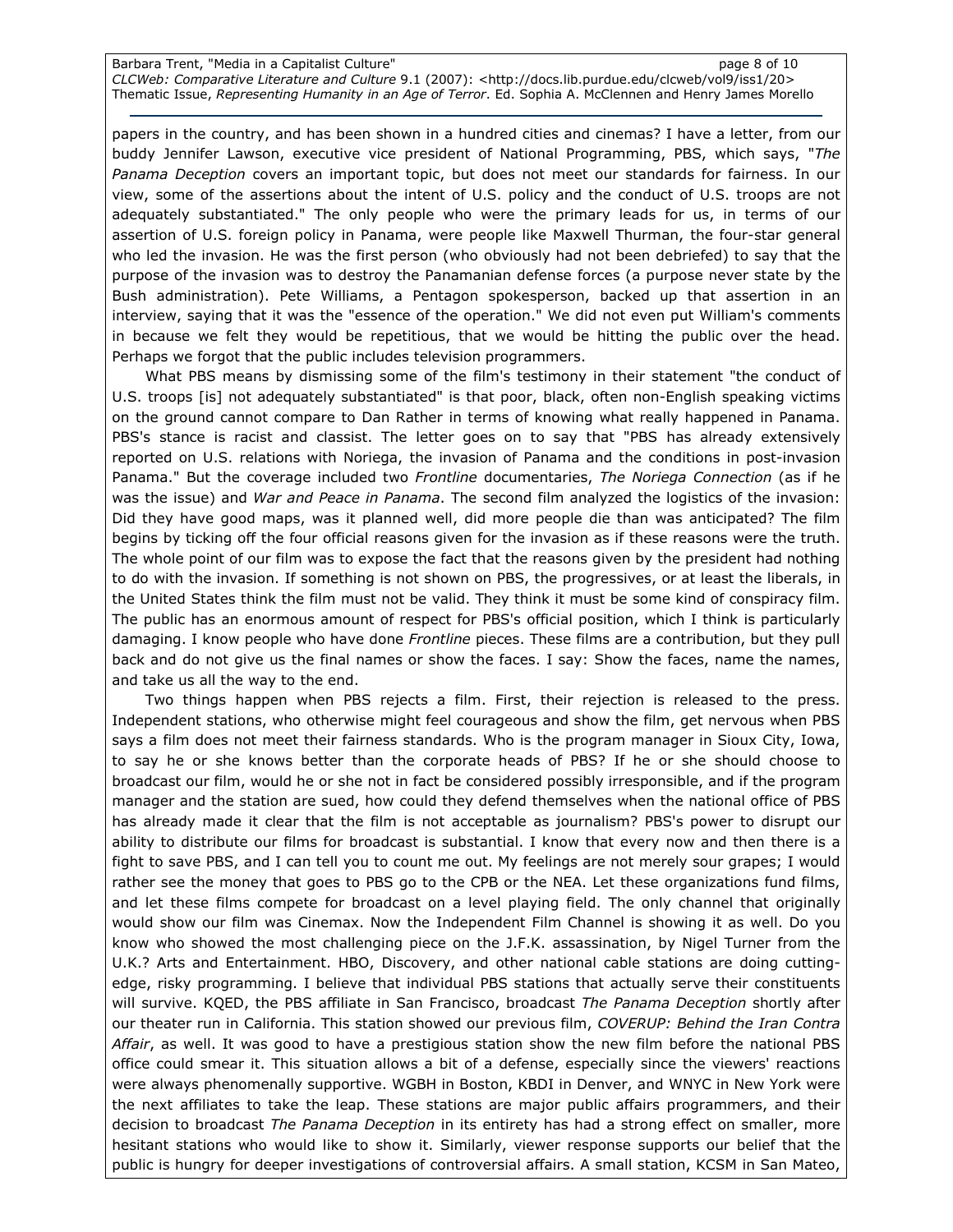California, aired The Panama Deception and received an unsolicited \$100,000 donation from a contributor impressed by their courage. This demonstrates the support that exists for this type of programming.

 I would like to address some solutions I see for enhancing independent filmmakers' aims to share ideas worldwide by distributing films to theaters, video stores, and television. Our method for releasing films to theaters across the country is one of the primary ways we break the government/corporate stranglehold on information. When we go from town to town releasing the film in theaters in coordination with local community groups already involved in the issues most relevant to the film, a whole series of events takes place. Community groups do a tremendous amount of advertising and PR in newsletters, on the radio, and in newspapers. They function as publicists. Their position in the community is elevated by being associated with a high-profile opening night. They get a portion of the opening-night proceeds and also get copies of all the donation checks written throughout the film's release so they can maintain contact with these donors. This process helps to build their organization and their ability to make change. As a result of our release, literally hundreds of people in each town will write letters, speak up on talk radio, and take a wide variety of actions to create positive change in our world. In addition, the experience provides local activists with valuable training. We have produced a manual called Taking It to the Theaters, which provides blow-by-blow instructions for this kind of social activist release. When we leave each town, the activists carry on without us, often for weeks, while the film continues to play at the theater. The problem is that when we come back two years later and want to open in a former location, the people we trained are not there anymore, and we have to start from scratch. I am convinced that we have to explain to major foundations that the millions of dollars they sink into producing independent films is lost if they are not going to create an environment in which people can release these films. The movement is just wasting money, breaking hearts, and burning out well-meaning people. There needs to be a support system for independent producers to prepare for and coordinate distribution of films and videos. Most filmmakers are not natural-born distributors, and yet, many are left with no choice but to distribute their film or video by themselves. I would like to see something like a retreat where filmmakers could go to work with skilled people to prepare a strategy, develop promotional materials, book theaters, and launch the organizing campaign to fill the theaters and get the information out. If such an environment existed, and was funded, a number of good films could be chosen each year to take advantage of the process, thereby guaranteeing a good release and guaranteeing community groups and independent theaters around the country a constant source of important films for organizing. There would be a standing army of people in each community ready to come to the theaters to see the new film. We are not talking about getting people to come to a church basement or a conference, but to a theater with a marquee, preceded by a review in the paper and interviews on the radio.

 There also needs to be a revolving fund for ads: a certain amount of money put in by a foundation to be loaned out to assist in releasing films. The money would then be recouped from film profits, so that filmmakers would not have to do everything in the most uneconomical way. We have never been able to do a mass run of posters, for example, which could be done much more economically if a thousand were done at one time. Finally, we need to consider underwriting an agent or distributor to put time into each film. What often happens even with good distributors who agree to take on politically controversial films is that they usually spend more energy, resources, and time on their more commercial films, which have a greater likelihood of bringing in more money. The films that make money are the ones that grab the attention of the distributor, and we have to find a way to more effectively compete. If we believe that there is an audience out there -- and I am convinced there is -- then we have to find a way to launch an ongoing series of films.

 As for video, we need to have a fund so that we can provide something called a "buy-back guarantee." This means, for example, that when my video manufacturer, Rhino Home Video, offers our video to big distributors who warehouse the tape region by region, the distributors will buy five hundred copies because Rhino can say they will buy back any tapes that the distributor cannot sell. This is how all videotapes are distributed except social and political documentaries because few manufacturers have enough faith in the marketability of these films to back them with money. But if a